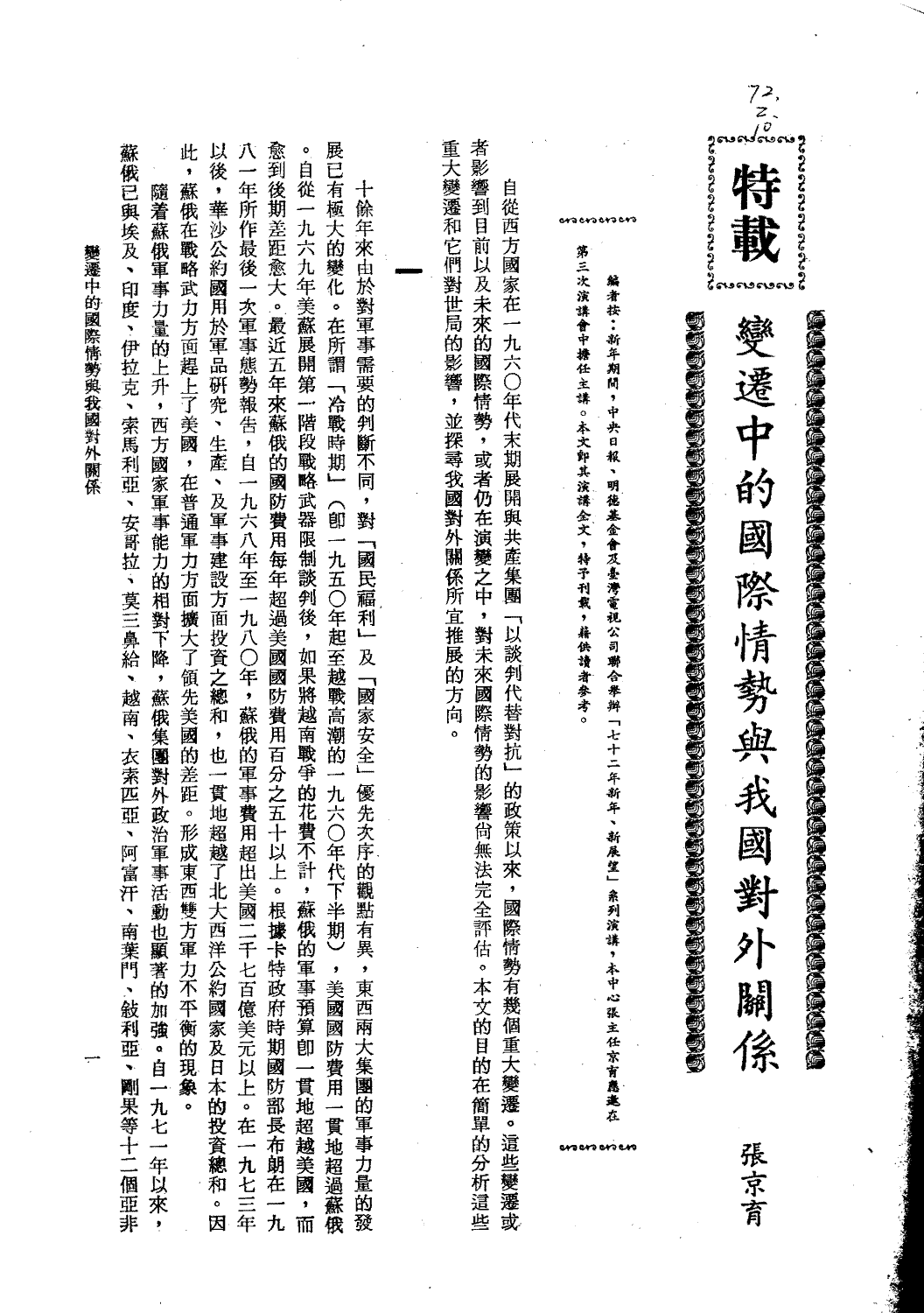| 派有顧問<br>在同<br>一時期<br>岳<br>弧內為實際人數)<br>: 古巴 (一萬二千)、尼加拉瓜<br>(五十)、秘魯<br>(一)<br>七十五<br>、安哥拉(七百)、剛果(八                                                                                                                                                                                                                                                                                                                                                                                                                                                                                                                                                                                                                                                                                                                                                                                                                                                                                                                                                                                                                                                                                                                                                                                                                                                                                                                                                                             | 倏<br>約<br>۰                                                                |
|------------------------------------------------------------------------------------------------------------------------------------------------------------------------------------------------------------------------------------------------------------------------------------------------------------------------------------------------------------------------------------------------------------------------------------------------------------------------------------------------------------------------------------------------------------------------------------------------------------------------------------------------------------------------------------------------------------------------------------------------------------------------------------------------------------------------------------------------------------------------------------------------------------------------------------------------------------------------------------------------------------------------------------------------------------------------------------------------------------------------------------------------------------------------------------------------------------------------------------------------------------------------------------------------------------------------------------------------------------------------------------------------------------------------------------------------------------------------------|----------------------------------------------------------------------------|
| <b>國是否能兼顧經濟發展與軍事安全,是否能在追求經濟福利之餘,避免助長共黨國家威脅自由世界</b><br>恢集團:<br>$\circ$<br>莱部署美製潘興二式及巡弋飛彈之計劃;另一方面則利用能源供應及其他經濟利益<br>圏挑戰的方案<br><b>盗邦間戰略觀</b><br>催<br>門富汗(一百)<br>三鼻給 (一<br><b><br/> <br/> <br/> <br/> <br/> <br/> </b><br><br><br><br><br><br><br><br><br><br><br><br><br><br><br>日<br>五百<br>近來華沙公約高峯會議,重唱與北約國家締結「互不侵犯條約」<br>坦桑尼亞(三百)、阿爾及利亞(八千五百)、伊拉克(八千)、利比亞(二千三百)<br>五十)、<br>o<br>西<br>$\boldsymbol{+}$<br>分化美歐關<br>方國<br>年以來<br>$\ddot{\phantom{0}}$<br>千)、坦桑尼亞(九十五)、<br>敍利亞(四千)、<br>家雖然在一<br>衣索匹亞<br>、安哥拉(八千)、剛果<br>念的分歧,經濟利益不一致,以及相當流行的妥協苟安的思潮<br>$\frac{1}{2}$<br>。俄國正挾其戰略武力及常規軍力的雙重優勢,一面對西歐國家實施恐嚇<br>利用軍經援助、代理戰爭,甚至直接軍事介入的方式<br>。東德亦在十二個非洲<br>係<br>的目標,始終未變。今後在持續性的經濟危<br>(二千四百)<br>九七〇年代末期起重新認識到蘇聯集團的威脅<br>阿富<br>汗<br>、幾內亞(三百七十五)、馬利<br>(九百五十)、衣索匹亞(五千九百)、幾內亞(二百八十)<br>(九萬)、印度<br>$\ddot{\phantom{1}}$<br>中東與北非國家派有人數不等的顧問<br>阿爾及利亞(一百七十)、伊拉克(二千二百)、利比亞<br>(一千五百五十)<br>機下,<br>, 甚至解散此<br>(六百卅五)、馬達加<br>,蘇聯及其代理人已成功的扶<br>$\bullet$<br>盼望團結起<br>。古巴則在下列各<br>在<br>各國<br>,除了美國外<br>無料!<br>$\circ$<br>兩<br> 來共同<br>源<br>個軍事同<br>$\bullet$<br>誘使<br>$\blacksquare$<br>原<br>$\bar{\pmb{y}}$<br>、<br>北<br>料<br>並鼓動反<br>國<br>斯加<br>應付這<br>西<br>,歐洲<br>歐國<br>派<br><b>盟的主</b><br>、及市<br>有顧<br>葉門<br>$\supseteq$<br>家<br>項<br>國<br>場需要日增的情勢下,<br>張,雖然並無新義<br>採取與美國<br>核運動,企圖迫使西歐國家放<br>家尚不能提出有效應付蘇聯集<br>威脅;但是實際上,由於北<br>植了十個以上的馬克斯主義政<br>問:尼加拉瓜(三千二百)、<br>(四百七十五)、南葉門 (二<br>的能力,<br>百七十)、莫三鼻給(五百)<br>、馬達加斯加(五十五)、莫<br>(三千)、南葉門(八百)、<br>是否能在應付共黨,<br>不一致的對俄政策<br>,也足見蘇<br>北約<br>約<br>各 | 図<br>,蘇俄及共產集團派駐他國的軍事及非軍事顧問亦大爲增加<br>。根據美國<br>國防部<br>一<br>九<br>八二年的估計,蘇聯在下列各 |
|                                                                                                                                                                                                                                                                                                                                                                                                                                                                                                                                                                                                                                                                                                                                                                                                                                                                                                                                                                                                                                                                                                                                                                                                                                                                                                                                                                                                                                                                              |                                                                            |
|                                                                                                                                                                                                                                                                                                                                                                                                                                                                                                                                                                                                                                                                                                                                                                                                                                                                                                                                                                                                                                                                                                                                                                                                                                                                                                                                                                                                                                                                              |                                                                            |
|                                                                                                                                                                                                                                                                                                                                                                                                                                                                                                                                                                                                                                                                                                                                                                                                                                                                                                                                                                                                                                                                                                                                                                                                                                                                                                                                                                                                                                                                              |                                                                            |
|                                                                                                                                                                                                                                                                                                                                                                                                                                                                                                                                                                                                                                                                                                                                                                                                                                                                                                                                                                                                                                                                                                                                                                                                                                                                                                                                                                                                                                                                              |                                                                            |
|                                                                                                                                                                                                                                                                                                                                                                                                                                                                                                                                                                                                                                                                                                                                                                                                                                                                                                                                                                                                                                                                                                                                                                                                                                                                                                                                                                                                                                                                              |                                                                            |
|                                                                                                                                                                                                                                                                                                                                                                                                                                                                                                                                                                                                                                                                                                                                                                                                                                                                                                                                                                                                                                                                                                                                                                                                                                                                                                                                                                                                                                                                              |                                                                            |
|                                                                                                                                                                                                                                                                                                                                                                                                                                                                                                                                                                                                                                                                                                                                                                                                                                                                                                                                                                                                                                                                                                                                                                                                                                                                                                                                                                                                                                                                              |                                                                            |
| 久好合作                                                                                                                                                                                                                                                                                                                                                                                                                                                                                                                                                                                                                                                                                                                                                                                                                                                                                                                                                                                                                                                                                                                                                                                                                                                                                                                                                                                                                                                                         |                                                                            |
| 舞的性質<br>另<br>一<br>方面<br>,卻皆包括進行軍事合作「以應付和平與安全的威脅」條款。這些條約一面反映出蘇聯勢<br>也帶給蘇俄軍事干預的法律依據。一九七九年年底蘇俄進軍阿富汗,便是藉口一九七八<br>年十二月五日簽訂的俄、阿 「<br>力已越出歐亞大陸的心臟地帶                                                                                                                                                                                                                                                                                                                                                                                                                                                                                                                                                                                                                                                                                                                                                                                                                                                                                                                                                                                                                                                                                                                                                                                                                                                                                                                                 |                                                                            |
| <b>和內容差別甚小,皆是呼籲合作、</b><br>幽家簽訂了 「友好合作」<br>條約<br>。除了埃及與索馬利亞分別於一九七六及一九七七年片面廢約外,其<br>尊重主權<br>、並就有關共同<br>利益<br>,進行磋商。它們<br>"雖不<br>像蘇俄與東<br>歐附庸國條約那樣具有共同防<br>餘十個條約仍然有效。這些條                                                                                                                                                                                                                                                                                                                                                                                                                                                                                                                                                                                                                                                                                                                                                                                                                                                                                                                                                                                                                                                                                                                                                                                                                                                                                                        |                                                                            |

 $\overline{a}$ 

u.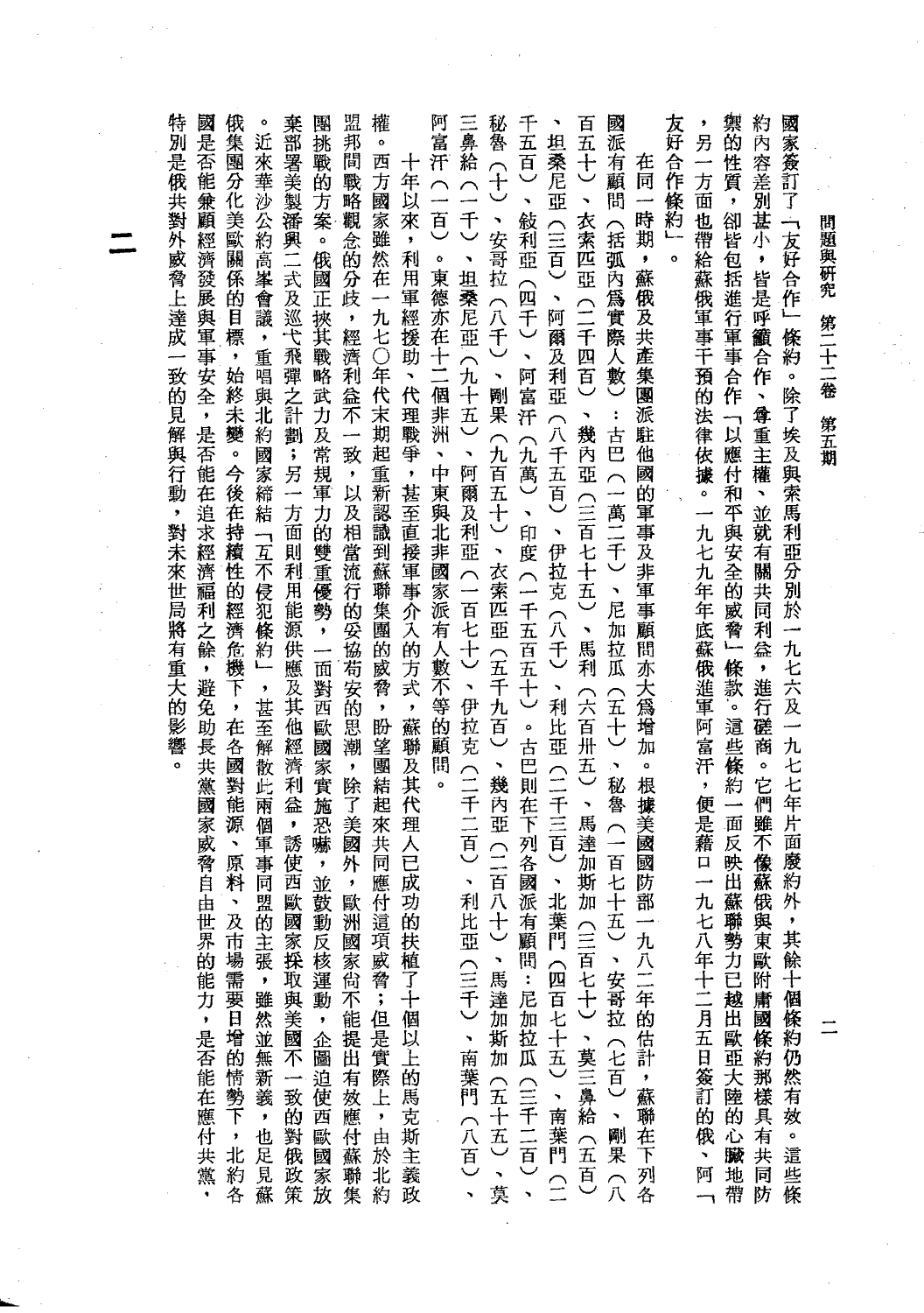| 變遷中的國際情勢與我國對外關係 | 由此可見,中共極不可能成為任何非共國家可靠的外交夥伴<br>切關<br>指<br>由<br>世界既不能左右北平的動向<br>雷根先生的<br>我們認為中蘇兩共改善關係將是一個相當長期的過程。中共如眞圖實現其現代化的方<br>係之基礎<br>申<br>「於美蘇」<br>。現在美蘇之間<br>政策助成了中蘇兩共的接觸<br>兩<br>國近<br>年來關係緊張,<br>, 旣在對抗<br>$\pmb{\cdot}$<br>亦當放棄加強中共政權的政策。<br>蘇聯尋求改善與中共關<br>,中共對蘇俄威脅之感受,自不如過去之深<br>,實在缺乏事實的佐證<br>係乃是自<br>$\circ$<br>這樣做<br>¢<br>然的<br>$\pmb{\cdot}$<br>$\mathbf{o}$<br>一方面是避免過<br>中<br>共與美國之<br>;<br>因 | 進行無條件的談判。由此可見,美國對中共的讓步,並未換來中共的支持,也不能保證中<br>消<br>間<br>決<br>-題等<br>除的<br>ł<br>兩<br>進<br>共的有限衝突仍將繼續<br>一步說<br>。無論<br>。由此<br>可見<br>如何<br>y.<br>中共公開提出與蘇俄改善關係的條件,包括在雙方邊界減少兵力、<br>,中俄共關係的主要障礙乃是上述幾個問題的爭執。這幾個問題獲得<br>, 單從中共開出的條件來看<br>。這些爭點<br>,<br>除<br>,卽可察知雙方爭執的焦點,與美國對中華<br>了邊界兵力之裁減外<br>,均涉及第三國<br>蘇俄自<br>一,亦涉 | 策亦須對北平與莫斯科接近負責。言外之意,如果美國政府更能曲從中共的要求<br>然表示其不滿,在對外政策上又恢復對美國的攻擊,說是要走「獨立外交」路線<br>大損害<br>戰略<br>亦絕對不能一<br>方國家在軍備管制<br>兩<br>共分裂既不是外力所造成,今日兩共如求修好,亦非外力所能阻止。二十餘年<br>$\bullet$<br>從若干西方政府官員及學者和觀察家的評論來看<br>因<br>,美國的<br>而對中共的讓步有限。<br>蹴<br>而幾。至於美國在過去兩年來的對華政策,雖然由於雷根總統對<br>「臺灣關係法」效力打了折扣,這些無疑都對中共有委屈求全的作用<br>、科技移轉、投資、甚至軍品供應等各種讓<br>然而在對我軍售、致共酋三信函<br>,中蘇兩共的對話確已引起相當的<br>步<br>、及與北平發表「八一七<br>$\ddot{\circ}$<br>前中蘇共<br>共產制度<br>。另一方<br>,則中共<br>。<br>但 | 官員互訪等各方面<br>政策建立在兩共永久衝突的基礎上,顯然是旣不實際,而且危險<br>激烈的衝突<br>某些人士 「<br>年餘以來,<br>年<br>來國際局勢另一<br>聯共制共」、「玩中共牌」的戰略構想。誠然,中俄兩共在實際利害,爭取共<br>,但是此種衝突肇因於彼此內部政情及雙邊關係<br>蘇<br>俄積極採取主動,謀與中共修好。而<br>,皆較以往積極<br>項引人注目的發展,乃是北平與莫斯科關係的演變。若干<br>$\overline{\phantom{a}}$<br>彼等動機除了爭取各自的利益外<br>中共亦不再掩飾其改善對俄關係的<br>,非受外力影響而產生。<br>$\circ$<br>,更重要的是藉此談<br>時間<br>第三<br>以來 |
|-----------------|----------------------------------------------------------------------------------------------------------------------------------------------------------------------------------------------------------------------------------------------------------------------------------------------------------------------------------------------------------------------------------------------|--------------------------------------------------------------------------------------------------------------------------------------------------------------------------------------------------------------------------------------------------------------------------------------------------------------|----------------------------------------------------------------------------------------------------------------------------------------------------------------------------------------------------------------------------------------------------------------------------------------------------------------------------------------------------------------------------------------------------------------------------------------------|------------------------------------------------------------------------------------------------------------------------------------------------------------------------------------------------------------------------------------------------------------------------------------------------------------------------------------------------|
| 亖               | 案,仍非依賴西方工業化國家不可。自<br>此改採等距離路線,以謀兩邊取利<br>間,除了對抗蘇俄外,原就缺少建立<br>分刺激蘇俄,更重要的是避免造成一個<br>。<br>亦<br>密                                                                                                                                                                                                                                                                                                 | 解<br>民國的政策可說是風馬牛不相關<br>及蘇俄之重大利益,自然不是輕易可以<br>決,兩共卽可能修好。這幾個問題不解<br>共不再與蘇俄修好。<br>外蒙古」撤軍、解決阿富汗及柬埔<br>。硬要<br>寨                                                                                                                                                                                                    | 關<br>面則接受蘇俄修好的姿態,開始與蘇俄<br>是「八一七公報」<br>公報」等重大問題上,我國利益曾受重<br>的洞察力,未全盤採取「聯匪制俄」<br>關係惡化是逐漸形成的,今日企圖修好<br>即不會與蘇俄接近。其實,二十餘年前<br>注,甚至有人指出雷根政府對我國的政<br>墨潘未乾,中共已公<br>的                                                                                                                                                                                                                                                                                 | 圖謀。雙方在貿易、體育及文化交流<br>者企圖利用其一以打擊另一方,或者將<br>黨集團及第三世界領導權等方面均曾有<br>談停停的過程來訛詐西方國家,爭取西<br>,由於此二共黨政權間的衝突,<br>引發了                                                                                                                                                                                                                                       |

 $\frac{1}{2}$ 

 $\mathcal{A}^{\mathcal{A}}$ 

 $\frac{1}{2}$ 

 $\frac{1}{2}$ 

**秦還中的國際情勢與我國對外關係** 

 $\mathcal{L}_{\mathcal{A}}$ 

**Contract Contract Contract Contract Contract Contract Contract Contract Contract Contract Contract Contract Contract Contract Contract Contract Contract Contract Contract Contract Contract Contract Contract Contract Contr**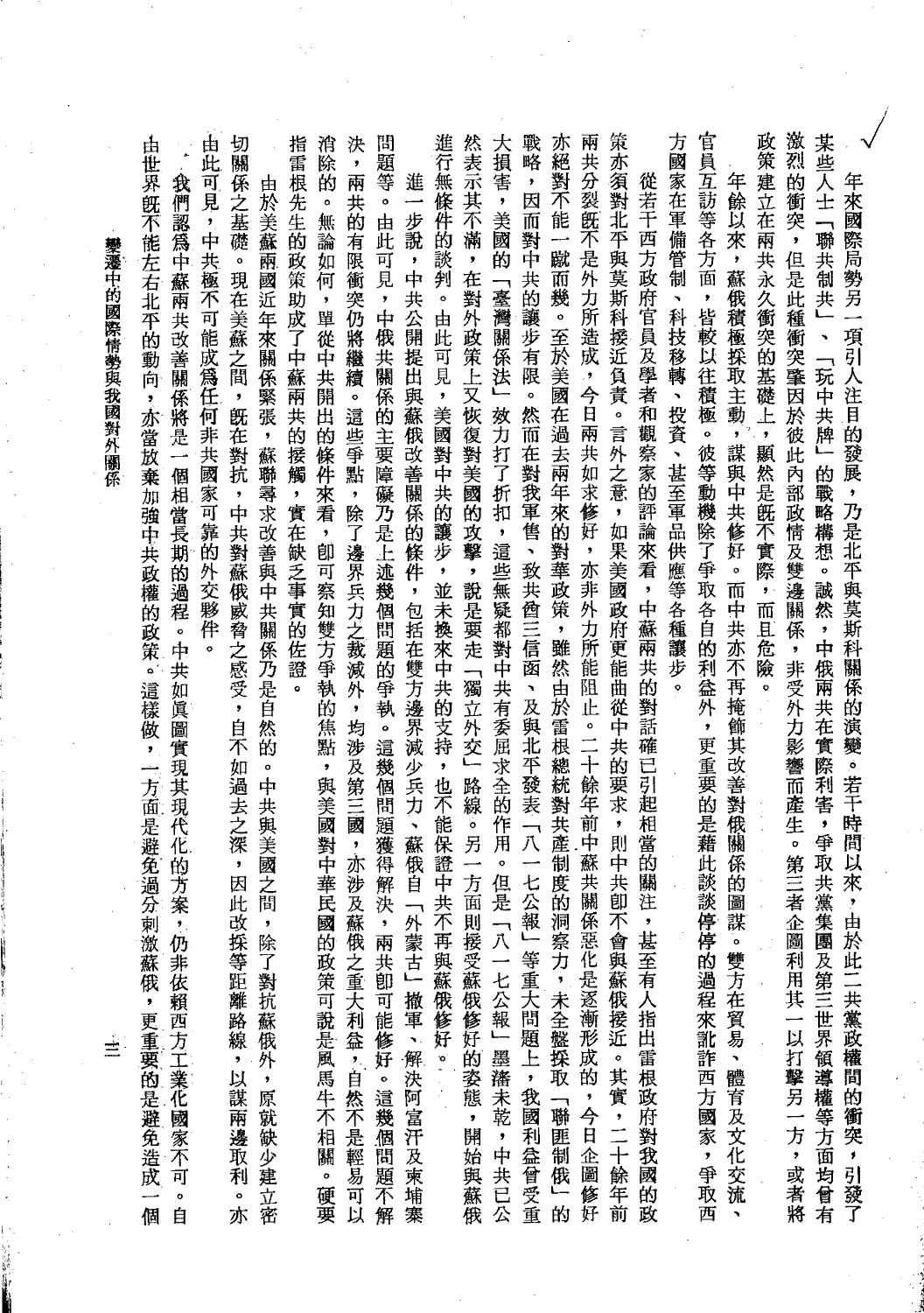| 到渠成之效<br>倍努力的項目。外交要用來推廣這些活動,這些活動也要用來強化外交。<br>利益。共同利益愈大愈多,雙方關係自然愈益密切。在這方面,政治、安全、科技、文化、貿易<br>個<br>功倍。同時,我國國力雖然日趨強大,與我們的任務相比,則仍嫌不足。因此,我們要選擇適當的國家和重要的項目,集中力量<br>在實質關係上則愈益加強,卽因我國國力日強,與他國互惠關係日增之故。今後更應厚植國力,俾他國有求於我,從而塑造共同<br>,<br>٠<br>,<br>鍥而<br>我們對外敏感性的活動都要縝密進行,以免功虧一簣。在這方面全國各界皆宜共體時艱,使我對外關係能在平靜中開展<br>使雙方「名」與「實」相得益彰。後者乃指累積了相當實質關係之後,使這種實質關係正式化<br>原則。換句話說,我駐外單位與人員要相互協調,並執行臺北的決策。各自為政、甚至相互矛盾的現象必須消除,才能事半而<br>□外交自廣義言之是塑造共同利益;狹義言之,則爲談判與交涉的技術。我國十年來在正式外交關係上曾遭遇重重挫折<br><b>妈在具體目標上,我們要以外交關係來促進實質關係,要以實質關係來推動制度化關係。前者是我對有邦交國家追求的目標</b><br>(1)在實際做法方面,對外關係的推展自是千頭萬緒,因時、因地、因人而制其宜。但是我們應當緊守協調、集中、與平靜三<br>不捨的求得突破性發展,以免備多力分,犯了平均主義的錯誤。更進一步說,由於中共謀我日亟,在外交上企圖<br>۰<br>投資、體育等,都是我們應加<br>制度化。<br>例如我國目前在西歐<br>孤立我們<br>(,收水<br>,<br>但 | 民主與幸福,是使整個中國中國化、自由化、民主化。亦卽「驅除馬列,恢復中華。」因此,我們的外交政策一定要堅守自由民<br>主陣容,不因外界情勢的變化而動搖。相反地,在共產世界沒落、共區信仰危機嚴重之際,我們要努力團結一切可以團結的力量<br>樣,只有程度的不同。因此,自由國家最合宜的政策顯然是不介入兩共的爭端,專注於自由世界軍事能力與政治關係的改善<br>的衝突不易獲得圓滿解決。中東、中美洲、南部非洲都可能爆發新的糾紛。持續數年之久的世界經濟停滯亦尚乏辺速復甦的跡象<br>才是維持世界和平與安定的最佳途徑。<br>o<br>,<br>在鐵幕竹幕後面去推動自由化與民主化的運動。<br>在這種情勢下,我國應如何來處理對外關係呢?謹提出以下幾個粗淺的看法<br>⑴外交政策的推行在貫徹基本國策,而基本國策則在維護與促進國家利益。今天<br>展望今後的世局,華沙集團與北約國家間談判與競爭將交互為用,中蘇兩共亦可能繼續其馬拉松式的對話,阿富汗與柬埔<br>$\equiv$<br>$\bullet$<br>,我國的國家利益在維護復興基地的自由<br>,<br>那<br>寨<br>$\hat{\mathbf{v}}$ | 雖不足以抗衡蘇俄,卻對其他自由世界構成更大威脅的中共政權。須知,共黨政權間雖有矛盾<br>問題與研究<br>第二十二卷<br>第五<br>期<br>Ç<br>但其爲自由世界共同<br>四<br>一敵人則<br>無兩 |
|--------------------------------------------------------------------------------------------------------------------------------------------------------------------------------------------------------------------------------------------------------------------------------------------------------------------------------------------------------------------------------------------------------------------------------------------------------------------------------------------------------------------------------------------------------------------------------------------------------------------------------------------------------------------------------------------------------------------------|-----------------------------------------------------------------------------------------------------------------------------------------------------------------------------------------------------------------------------------------------------------------------------------------------------------------------------------------------------------------------------------------------------------------------------------------------------------------------------------------------------------------------------|-------------------------------------------------------------------------------------------------------------|
|--------------------------------------------------------------------------------------------------------------------------------------------------------------------------------------------------------------------------------------------------------------------------------------------------------------------------------------------------------------------------------------------------------------------------------------------------------------------------------------------------------------------------------------------------------------------------------------------------------------------------------------------------------------------------------------------------------------------------|-----------------------------------------------------------------------------------------------------------------------------------------------------------------------------------------------------------------------------------------------------------------------------------------------------------------------------------------------------------------------------------------------------------------------------------------------------------------------------------------------------------------------------|-------------------------------------------------------------------------------------------------------------|

 $\frac{1}{2}$ 

 $\ddot{\phantom{0}}$ 

 $\mathcal{L}_{\mathcal{A}}$ 

 $\label{eq:2.1} \frac{1}{\sqrt{2}}\sum_{i=1}^n\frac{1}{\sqrt{2\pi}}\sum_{i=1}^n\frac{1}{\sqrt{2\pi}}\sum_{i=1}^n\frac{1}{\sqrt{2\pi}}\sum_{i=1}^n\frac{1}{\sqrt{2\pi}}\sum_{i=1}^n\frac{1}{\sqrt{2\pi}}\sum_{i=1}^n\frac{1}{\sqrt{2\pi}}\sum_{i=1}^n\frac{1}{\sqrt{2\pi}}\sum_{i=1}^n\frac{1}{\sqrt{2\pi}}\sum_{i=1}^n\frac{1}{\sqrt{2\pi}}\sum_{i=1}^n\frac{$